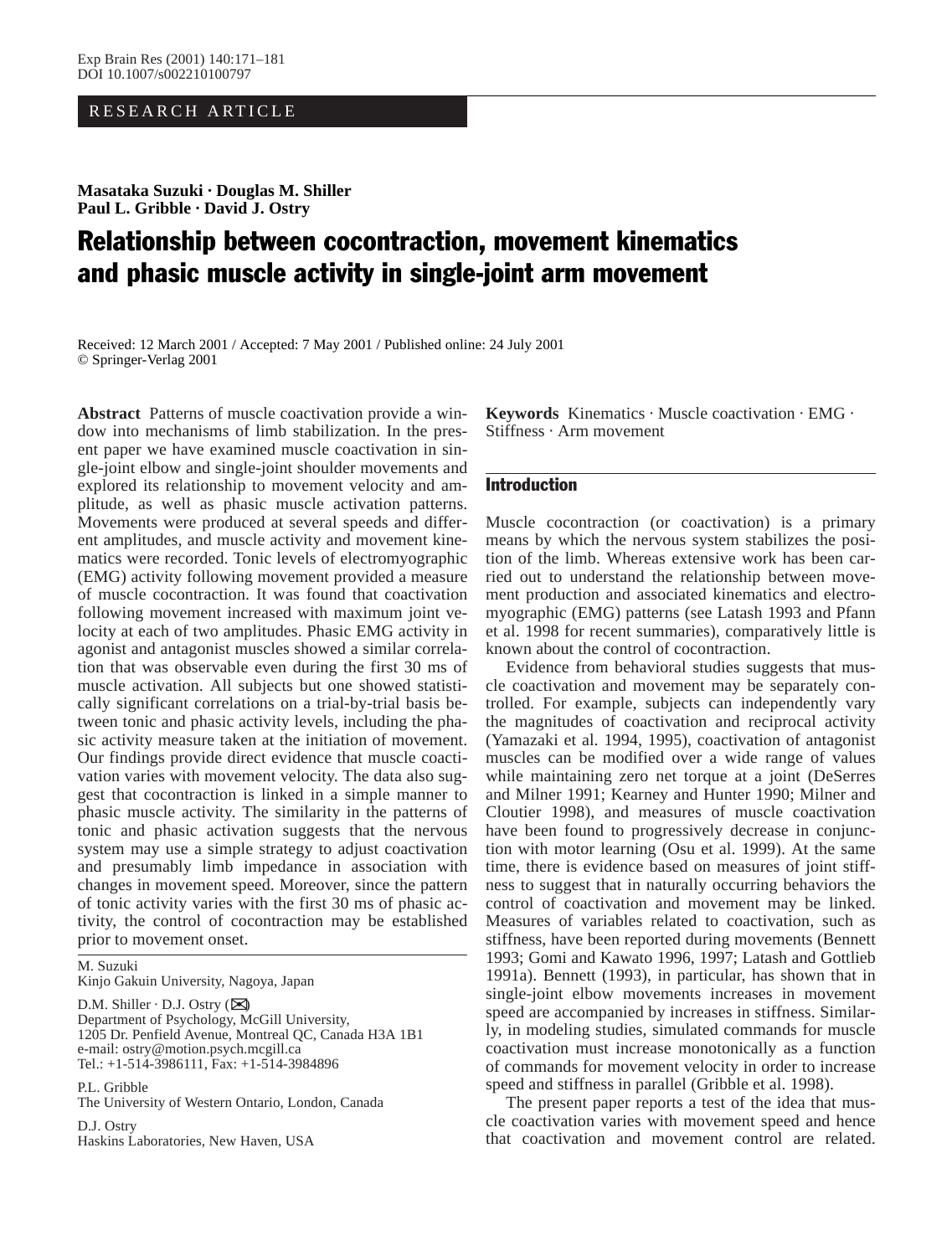Since muscle coactivation is most readily quantified during static postures and is particularly evident at movement end, we have examined the pattern of muscle coactivation following movement and have related it to movement parameters and patterns of phasic muscle activity. Note that coactivation cannot be easily estimated during movement as a result of the co-occurring influence on muscle activation levels of phasic muscle activity, position dependent afferent input, and other reflexes (see "Discussion").

In the present study, we have measured muscle coactivation following movement in the context of single-joint shoulder and single-joint elbow movements (see Gribble and Ostry 1998 for a related procedure involving multijoint movement). In order to determine the relationship of cocontraction to movement amplitude and velocity we have sampled a broad range of velocities at different amplitudes. Our analysis focuses on the patterns of tonic muscle activation following movements and the manner in which these are related to movement kinematics and patterns of phasic muscle activity.

# Materials and methods

The experimental procedures used in these studies have been approved by the Ethics Committee of the Department of Psychology, McGill University.

#### Experimental set-up and task

Eight male subjects ranging in age from 27 to 52 years performed single-joint elbow movements and single-joint shoulder movements in a horizontal plane. The forearm was semiprone. Subjects were instructed to move to target locations that were specified by markers on the surface of a glass tabletop. The movement speed was established by providing subjects with a series of audio signals presented at different rates. The upper and lower arms were supported by air-sleds to minimize the effect of friction between the arm and tabletop. Subjects were told to make a single movement from the initial position to the target without corrections. They were told that the movement could be carried out using the shoulder or the elbow alone; however, nothing prevented motion of the other joint (see Gribble and Ostry 1999). Subjects were also instructed to complete the movement in the interval specified by the audio signals.

All combinations of two movement amplitudes  $(25^{\circ}$  and  $50^{\circ})$ and three average velocities (250°/s, 125°/s and 83°/s) were tested at each joint. The movements were chosen so that the final joint angles were the same. In the case of single-joint elbow movements, the final joint angles were 50° at the shoulder and 100° at the elbow. In the case of single-joint shoulder movements, the final angles were 70° at the shoulder and 80° at the elbow. Shoulder angles were defined relative to the frontal plane such that larger values corresponded to greater amounts of shoulder adduction. When the shoulder was aligned with the frontal plane, the shoulder angle was 0°. Elbow angles were defined relative to the upper arm. The angle was  $0^{\circ}$  when the arm was fully extended and increased with elbow flexion. Thus, single-joint elbow movements started from elbow angles of 75° and 50° with the shoulder at 50°. In the case of single-joint shoulder movements, initial shoulder angles were  $45^{\circ}$  and  $20^{\circ}$  with the elbow at  $80^{\circ}$ .

The trials were 5 s each in duration. This enabled data acquisition for a number of seconds both prior to the initiation of movement and following movement end. Elbow and shoulder movements were tested in separate blocks of trials. In each block, the six combinations of movement speed and amplitude (three speeds by two amplitudes) were randomized. Fifteen trials were collected consecutively in each treatment combination. The inter-trial interval was approximately 10 s.

#### Data collection and analysis

Movement kinematics were recorded at 200 Hz using Optotrak (Northern Digital), an optoelectronic position measurement system. Infra-red-emitting diodes (IREDs) were placed on the upper and lower arms (two on each limb segment). Two additional IREDs were placed on the clavicle near to the sternum to define a vector in the frontal plane. The kinematic data were low-pass filtered at 12 Hz using a second-order Butterworth filter. Elbow and shoulder angles were calculated using the vectors defined by the two points on each segment (the shoulder angle was calculated using the vector in the frontal plane and the vector defining the upper arm).

Electromyographic activity was recorded using Delsys double differential surface electrodes. Activity was measured from eight single- and double-joint shoulder and elbow muscles. The singlejoint shoulder muscles were anterior deltoid and pectoralis clavicular head (both shoulder flexors) and posterior deltoid, a shoulder extensor. The double-joint muscles, which act at both the shoulder and the elbow, were biceps short head and triceps long head. The elbow muscles were the elbow flexors biceps long head (a twojoint muscle that acts primarily at the elbow; see Yamaguchi et al. 1997) and brachioradialis (a single-joint elbow flexor) and the single-joint elbow extensor triceps lateral head. A series of test maneuvers involving free movement and isometric force adjustments were carried out to verify the electrode placements.

For all muscles, EMG activity was analog low-pass filtered at 600 Hz and then digitally sampled at 1200 Hz. The resulting signals were band-pass filtered between 30 Hz and 300 Hz and fullwave rectified.

For the purposes of obtaining measures of muscle coactivation, the data were aligned at movement end based on the tangential velocity of the distal IRED on the forearm, using a value of 15% of the peak tangential velocity for alignment (Gribble and Ostry 1998). Measures of muscle coactivation were obtained over a 100 ms window that started 200 ms following movement end. The first 200 ms was not analyzed to avoid any contribution of phasic muscle activity to the measured tonic cocontraction values. During the analysis period there was little movement of the shoulder or elbow. The maximum range of movement during this period averaged 0.35° for the shoulder and 0.37° for the elbow, across subjects. The associated average maximum velocity was 2.15°/s and 2.11°/s for the shoulder and elbow, respectively.

For each trial, a single mean value of tonic EMG activity was calculated for each muscle. In order to permit comparisons of EMG measures between muscles and across subjects, the EMG values were transformed to *z*-scores (see also Gribble and Ostry 1998). *z*-score values for each trial were computed using the tonic EMG level for that trial along with the mean and standard deviation of the tonic activity level over all trials and conditions for a given muscle. The normalization to *z*-scores had the effect of eliminating differences between the mean and standard deviation of tonic EMG among muscles and across subjects.

To verify that the results reported below were not due to the normalization procedure, the analyses of cocontraction level were repeated by normalizing tonic EMG levels to the maximum voluntary cocontraction level, which was recorded separately. The results were qualitatively similar to those reported below.

Coactivation measures were obtained by averaging the *z*-scores of antagonist muscles at each joint. To obtain a measure of coactivation at the shoulder, a weighted average of the *z*-scores of posterior deltoid, anterior deltoid and pectoralis was calculated. In order to represent flexor and extensor muscles equally in the coactivation measure, weights of 0.50, 0.25, and 0.25 respectively were used. Similarly, a weighted average of *z*-scores for biceps long head, brachioradialis and triceps lateral head was used to obtain a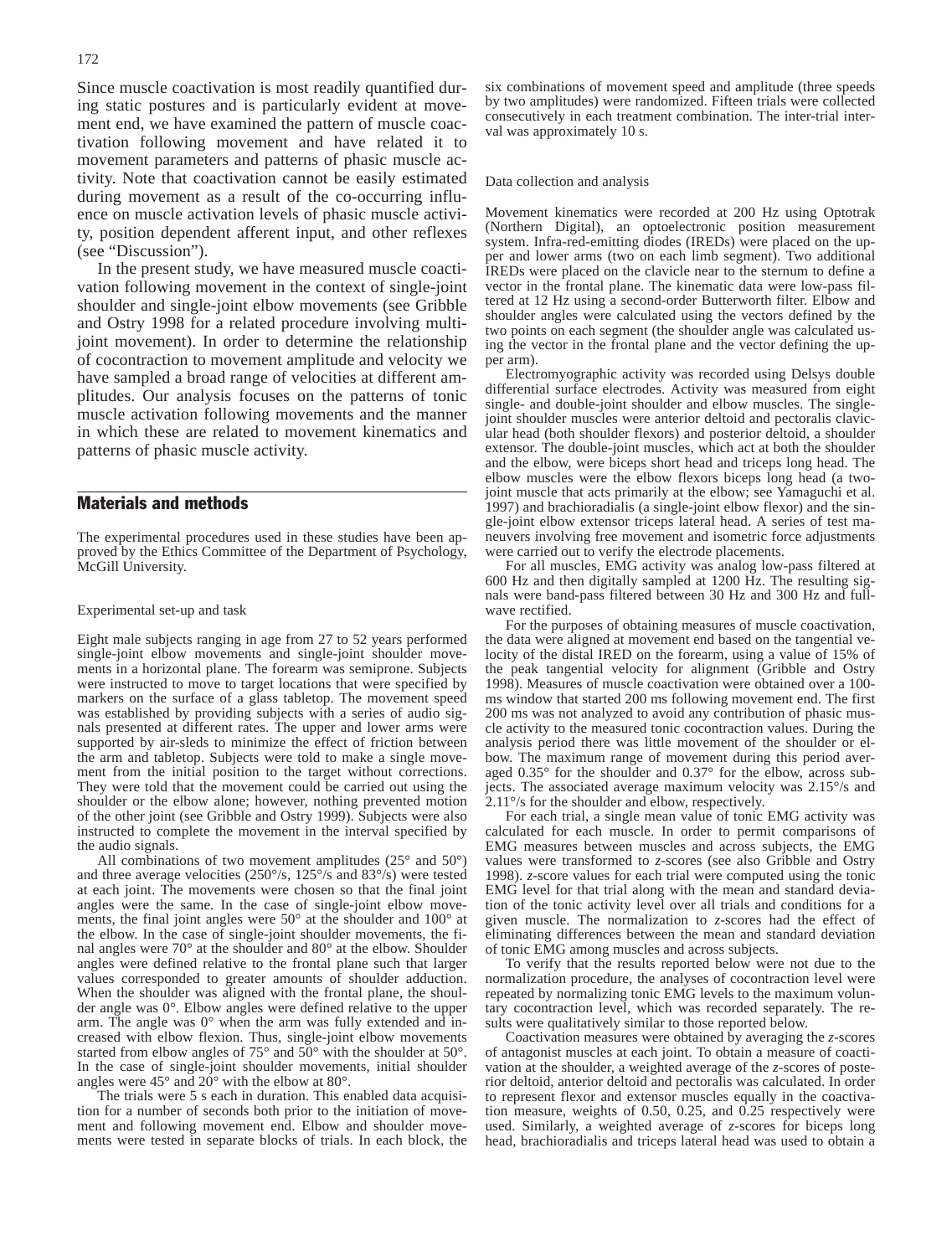measure of coactivation at the elbow. Again, the contribution of flexors and extensors was weighted equally, using weights of 0.25, 0.25 and 0.50 respectively. A coactivation measure for two-joint muscles was obtained by taking the average *z*-scores for biceps short head and triceps long head. It should be noted that the weighting schemes used here were chosen as a convenient simplification to represent the total activity about a joint. Selected analyses repeated on a per muscle basis show comparable patterns. Thus, other possible weightings – for example, ones in which muscles are represented in proportion to their contribution to total force or torque – give qualitatively similar results.

Trials were eliminated from the analysis if any antagonistic muscle pairs showed reciprocal patterns of activity during the measurement interval. Correlation coefficients were calculated (over the data points in the measurement interval) for all possible combinations of antagonistic muscles at each joint. In cases where any pair of muscles displayed a significant negative correlation (*P*<0.01), the trial was removed. Overall 17% of the data showed negative correlations and were thus removed from the analyses.

Measures of phasic EMG activity were also obtained for each muscle, using interactive computerized routines coded in Matlab. For each trial, the area associated with the first agonist burst was obtained by calculating the integral of the EMG signal between the start and end of the burst. A similar procedure was used to obtain a measure of antagonist activity. In addition, a measure was obtained of the area associated with agonist activity during the first 30 ms following agonist burst onset (see Corcos et al. 1989; Gottlieb et al. 1989).

The EMG values for phasic muscle activity were also transformed to *z*-scores (see above and see also Gribble and Ostry 1998). The calculation of *z*-scores was carried out for each muscle separately. For each trial, the area measure of EMG activity and also the area during the first 30 ms were transformed to *z*-scores. The transformations for each muscle were based on phasic activity measures over all trials and conditions. As in the transformation to *z*-scores carried out for the tonic activity data, this normalization equated the mean and standard deviation of phasic EMG activity among muscles and across subjects.

# **Results**

# Tonic EMG and kinematics

The muscle coactivation measures were used to assess the relationship between tonic EMG levels and the kinematics of the preceding movement. Figure 1 shows average kinematic and EMG data for a single-joint shoulder movement from a single subject. The data are for the small amplitude condition at a medium speed; however, they are typical of the data observed in other conditions. Phasic muscle activity patterns can be seen in shoulder and elbow muscles followed by a sustained tonic level at the end of the movement. The vertical bars at the right of the figure indicate the region used for calculation of the coactivation measures.

Figure 2 shows the relationship between tonic EMG levels, movement amplitude and maximum velocity for a single subject. The upper panel gives an example of EMG activity in elbow muscles following single-joint elbow movement. The lower panel shows tonic EMG activity in shoulder muscles following single-joint shoulder movement. Filled circles are for large amplitude movements and open circles are for small amplitude movements.

The figure displays a number of key characteristics of the present data. At each movement amplitude, tonic



**Fig. 1** Mean EMG activity and movement amplitude based on single-joint shoulder flexions for a single subject. Data for the small amplitude, medium speed condition are shown. *Vertical bars at the right* show the region following movement used for calculation of tonic EMG levels

EMG increases with movement velocity. The maximum tonic EMG level observed is typically equal for large and small amplitude movements. However, the range of velocities at the two amplitudes differs. The maximum velocity in the smaller amplitude condition is approximately half that observed in the larger amplitude movements. Thus the velocity at which the maximum EMG is observed is also different for the two amplitudes. In effect, the range of velocities over which the full range of tonic EMG change is observed is compressed for smaller amplitude movements.

It may also be observed that movement amplitude can have as great an effect on tonic EMG levels as movement velocity. Specifically, when the movements are equated for velocity – for example, at a maximum velocity of 300°/s in the case of elbow movements – tonic EMG scores at the two different amplitudes show as great a difference in magnitude as is observed over the range of velocities in each condition. In particular, as movement amplitude increases, tonic EMG levels decrease.

Measures of correlation were computed on a within subject basis between tonic EMG level and movement velocity at each of the amplitudes tested in this study. Of the eight subjects tested, six showed reliable correlations between tonic EMG levels and movement velocity for single-joint elbow muscles in elbow movement, for single-joint shoulder muscles in shoulder movement, and for two-joint muscles in elbow and shoulder movements (*P*<0.001 in all but three cases where *P*<0.05). For the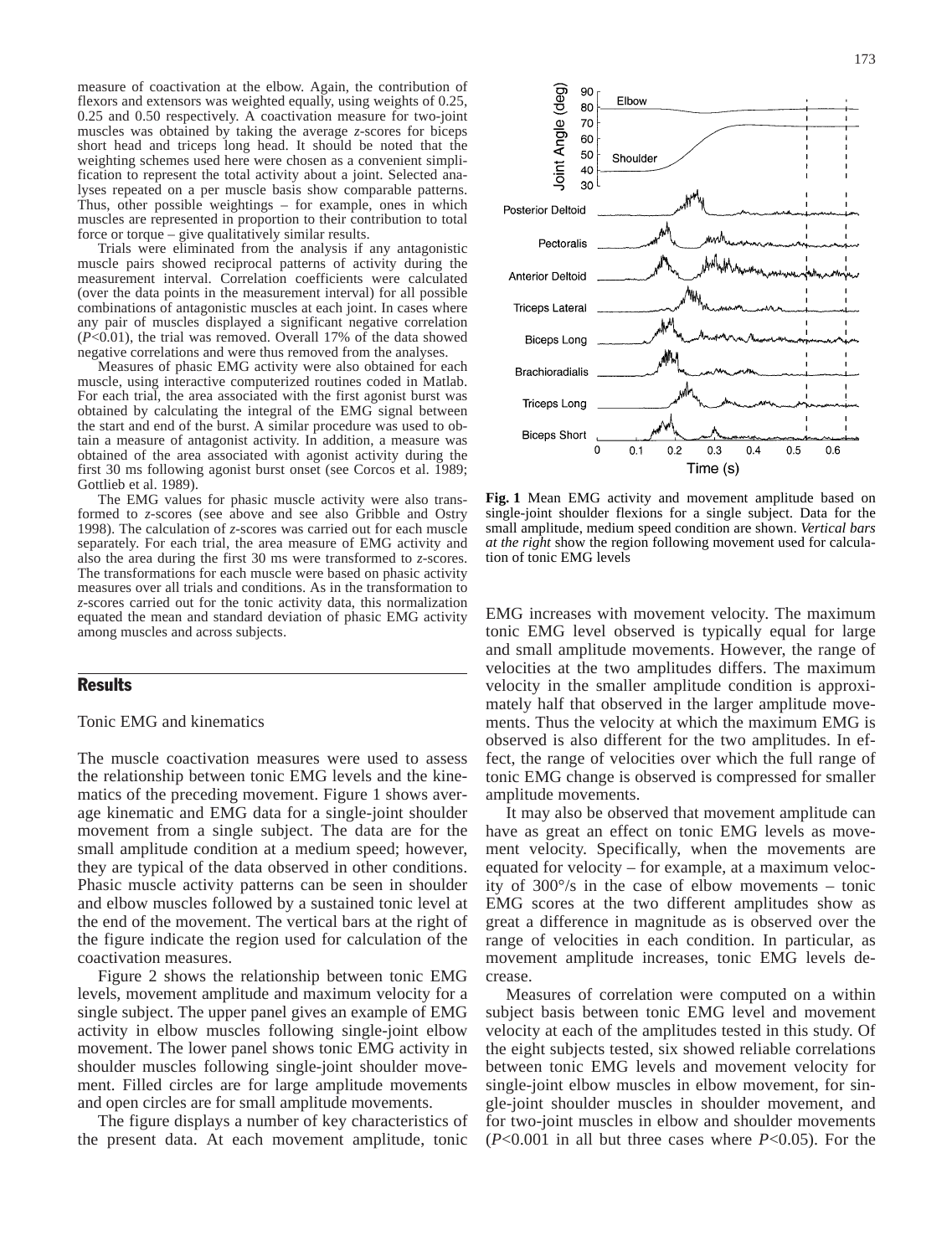

**Fig. 2** Tonic EMG activity showing individual trials for singlejoint elbow muscles (elbow movement, **A**) and single-joint shoulder muscles (shoulder movement, **B**). EMG activity was normalized to *z*-scores; weighted averages of *z*-scores in antagonist muscles at each joint are shown (see text). *Open circles* indicate small amplitude movements, *filled circles* show large amplitude movement. At both joints, muscle coactivation as reflected by tonic EMG activity increases as a function of movement velocity. For purposes of visualization, a constant (+2) was added to all *z*-scores so that the figure displays only positive values

remaining two subjects, reliable correlations between tonic EMG and velocity were observed for large amplitude movements only (*P*<0.001 in all cases).

Mean values of tonic EMG averaged across subjects are shown in Fig. 3. The figure gives results for singlejoint muscles acting at the elbow and double-joint muscles, in the case of elbow movements (upper panels) and single-joint muscles acting at the shoulder and doublejoint muscles in shoulder movements (lower panels). A standard error of  $\pm 1$  is shown for both velocity and EMG measures. It can be seen that the dependence of tonic EMG on movement kinematics is generally similar in

shoulder and elbow movements. In all cases, tonic EMG increases with movement velocity. A similar dependence of EMG on velocity is seen at both movement amplitudes.

In conducting statistical analyses, it is important to recognize that the two amplitudes and three velocity conditions tested here do not constitute a fully crossed experimental design in terms of the actual amplitudes and velocities produced by subjects. Whereas subjects were able to produce the desired movement amplitudes with little difficulty, the associated range of movement velocities were amplitude dependent, and not equal in the two amplitude conditions. Maximum velocities ranged from about 100° to 200°/s for smaller amplitude movements and from 200° to 400°/s for larger amplitude movements. The fastest movements at each amplitude were effectively the fastest possible for the subjects in that condition. A fully crossed statistical design is thus precluded by the combination of speeds and amplitudes that subjects are capable of producing in these conditions.

In order to examine the dependence of tonic EMG on both movement amplitude and velocity, statistical analyses were carried out as shown in Fig. 4. Three separate Analyses of Variances (ANOVAs) assessed the dependence of tonic EMG on movement velocity for larger amplitude movements (test 1), the dependence of EMG on velocity for smaller amplitude movements (test 2), and the dependence of EMG on movement amplitude using those cases where velocity was equal but amplitude differed (test 3).

At each movement amplitude, between subjects AN-OVAs were carried out to evaluate differences in tonic EMG as a function of movement velocity (tests 1 and 2). Separate tests were conducted for single- and doublejoint muscles in the elbow-alone and shoulder-alone movement conditions. In each case, tonic EMG levels were found to vary significantly with velocity (*P*<0.01).

Differences in tonic EMG as a function of movement amplitude were tested by comparing the EMG levels of the fastest small amplitude movements with the slowest large amplitude movements. This enabled us to equate for velocity and to examine the effects of amplitude on EMG (see test 3 in Fig. 4). Separate ANOVAs were conducted for single- and double-joint muscles in both the single-joint elbow and single-joint shoulder manipulations. In all cases, tonic EMG levels varied significantly with movement amplitude (*P*<0.01). For the same movement velocity, as amplitude increased, there was a significant decrease in tonic EMG.

The analyses thus indicate a dependence of tonic EMG following movement on both movement amplitude and velocity. We have assessed in addition the possibility that tonic EMG might be related to a single variable such as acceleration or its higher derivatives. The rationale for these tests was that tonic EMG might reasonably be expected to play a role in stabilizing the limb following movement and thus to vary with factors such as limb acceleration.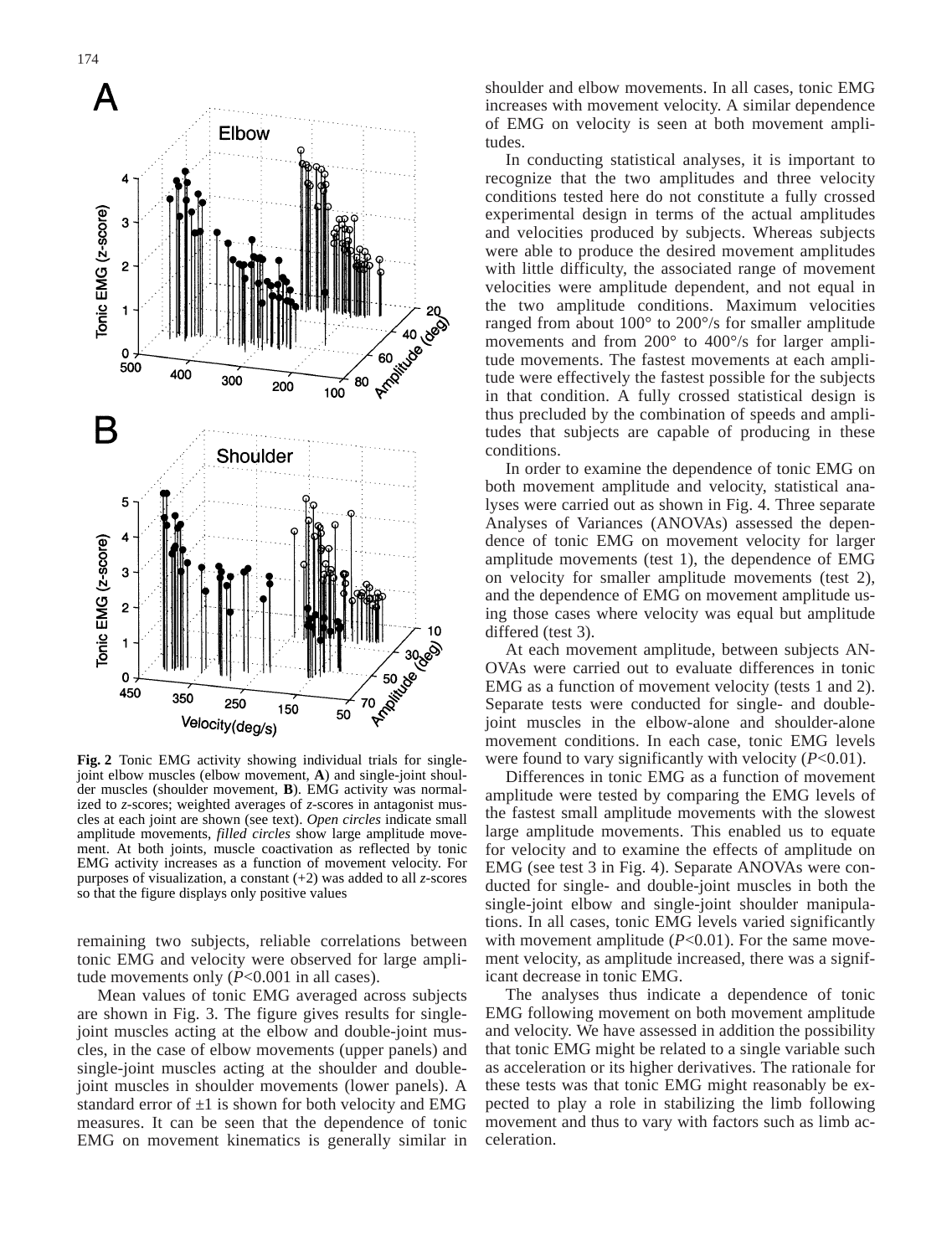**Fig. 3** Tonic EMG activity averaged across subjects in single-joint elbow movements – single-joint elbow muscles **(A)** and double-joint muscles **(B)** and single-joint shoulder movements – single-joint shoulder muscles **(C)** and double-joint muscles **(D)**. *Open circles* are for small amplitude movements, *filled circles* are for large amplitude movements. Tonic EMG can be seen to increase with movement velocity at each amplitude separately for both single- and doublejoint muscles at the shoulder and the elbow





**Fig. 4** ANOVA was used to assess the sources of variation in tonic EMG measures. The tests evaluated the dependence of tonic EMG activity on movement velocity for large amplitude movements (test 1), the dependence of tonic EMG on velocity for small amplitude movements (test 2), and the dependence of tonic EMG on movement amplitude, under conditions equated for velocity (test 3, *shaded box*). In this final test, the EMG measures for the fastest small amplitude movements were compared with values for the slowest large amplitude movements

Accordingly, we have examined the relationship between tonic EMG and factors such as peak acceleration, peak deceleration and peak jerk. We have also considered the relationship of tonic EMG to average values of velocity, acceleration and jerk. In all cases, the analyses yielded results of the same general form as that shown in Fig. 3, where differences in tonic EMG due to movement amplitude were found along with differences due to velocity or its higher derivatives. We were unable to identify any single unifying variable that on its own might account for the patterns of tonic EMG seen here.

We have taken a number of precautions to ensure that the patterns reported above reflect tonic activity alone and are not a by-product or carryover of phasic muscle activation. As noted in "Materials and methods," the data on which coactivation measures were based was taken over an interval of 100 ms beginning at a point in time 200 ms following the end of movement as defined kinematically. We have, in addition, eliminated from the analysis any trials in which a statistically significant negative correlation was observed between the EMG magnitudes of any pair of antagonist muscles. As a further test, we have recalculated the measures of muscle coactivation, in the interval from 500 ms to 600 ms following movement end. The patterns presented in Fig. 3 are essentially unchanged by this procedure. Beyond 600 ms following movement end it was no longer possible to obtain reliable measures of coactivation.

The data on muscle activation following movement were obtained using air-sleds to support the limb. In order to verify that the patterns of coactivation were not a consequence of the use of the air-sleds – for example, as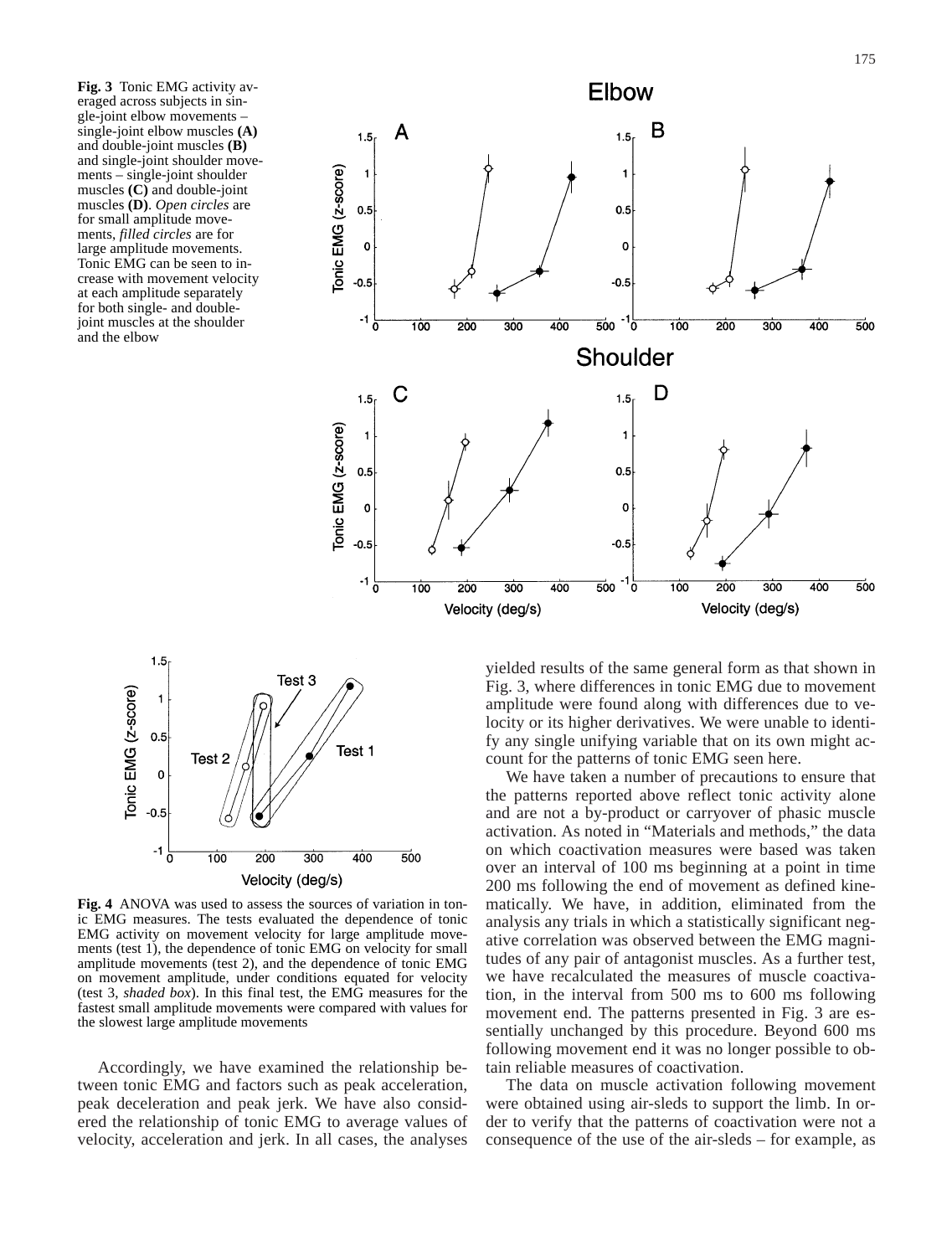**Fig. 5** Phasic EMG activity giving individual trials for single-joint elbow movements  $\check{A}, \check{B}$ ) and single-joint shoulder movements **(C, D)**. *Open circles* are for smaller amplitude movements, *the filled circles* are for larger amplitude movements. **A** and **C** give measures of total phasic EMG activity (see "Materials and methods"). **B** and **D** give phasic activity during the initial 30 ms of activation in biceps brachii for elbow movements (*top*) and the clavicular head of pectoralis for shoulder movements (*bottom*). As an aid to visualization, a constant  $(+2)$  has been added to all *z*-scores so that all values are positive



a strategy used by subjects to improve accuracy in the low-friction environment – a control study was carried out without air-sleds. Subjects produced single-joint shoulder movements and single-joint elbow movements in a horizontal plane such that the limb did not make contact with the table surface during the movement. Surface EMG activity was measured in shoulder muscles (anterior and posterior deltoid) and elbow muscles (biceps long head and triceps lateral head) respectively. A single movement amplitude (50°) was tested at each of three velocities – the same three average velocities tested above. Three subjects participated in the control study.

The procedure used for data analysis was the same as in the study with air-sleds. As in that study, the EMG values for tonic muscle activity were transformed to *z*scores, based on the interval from 200 to 300 ms following movement end. ANOVA was used to assess the effects of movement velocity on tonic EMG.

ANOVA indicated that, in the absence of air-sleds, muscle coactivation following movement varied with movement velocity in same manner as described above and illustrated in Figs. 2 and 3. Specifically, coactivation in single-joint shoulder muscles increased significantly with shoulder velocity (*P*<0.01 for all three subjects). Coactivation in single-joint elbow muscles increased significantly with elbow velocity (*P*<0.01 for all subjects).

A direct comparison was not undertaken of the results of the studies conducted with and without airsleds. Differences in the subject sample, the placement of the surface EMG electrodes and the conversion of the data to normalized *z*-scores each precluded a quantitative comparison of the results of these studies.

## Phasic EMG

We also examined the relationship between phasic EMG, tonic EMG and movement kinematics. Figure 5 shows a plot of the relationship between phasic EMG levels, movement amplitude and maximum velocity for the same subject shown in Fig. 2. The filled circles are for the larger amplitude movements and the open circles are for the smaller amplitude movements. Panels A and C give measures of total phasic EMG activity (see below) at the elbow and shoulder in single-joint elbow movement and single-joint shoulder movement respectively; panels B and D show phasic activity during the first 30 ms in biceps brachii for single-joint elbow move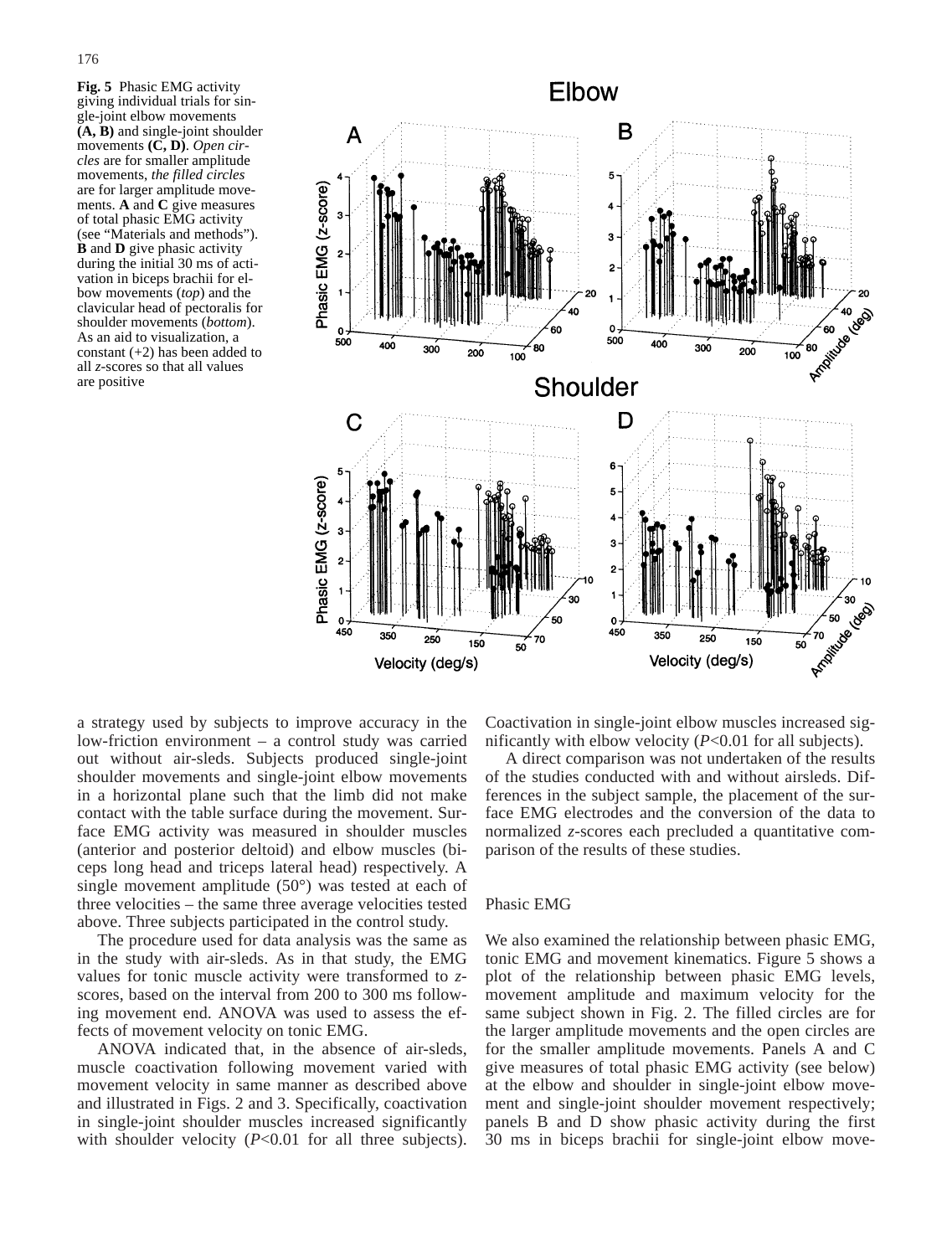**Fig. 6** Patterns of phasic muscle activity in single-joint elbow muscles during elbow movement **(A)** and single-joint shoulder muscles during shoulder movement **(C)**, averaged across subjects. A weighted average of activity in flexor and extensor muscles is shown (see "Materials and methods"). **B** and **D** give the phasic activity during the first 30 ms of activation averaged over subjects for biceps brachii **(B)** in elbow movement and pectoralis **(D)** in shoulder movement, respectively. In all cases, phasic EMG is shown as a function of movement amplitude and velocity



ments (B) and pectoralis (clavicular head) for singlejoint shoulder movements (D) (see Corcos et al. 1989; Gottlieb et al. 1989).

In the left-hand panels (A and C), a weighted sum of *z*-scores of agonist and antagonist muscles is presented. The summation procedure is the same as that used for measures of tonic activity. In the right-hand panels (B and D), *z*-scores for individual muscles are shown. We have presented sums (in panels A and C) rather than the magnitudes of agonist or antagonist activity separately because the magnitudes of phasic activity for agonist and antagonist muscles were similar. The sum is used here to provide a composite measure of overall phasic activity.

The relationship shown in panels A and C between phasic EMG activity (total activity), velocity and amplitude is similar to that presented above in Fig. 2 for tonic activity. At each amplitude, there is a systematic increase in phasic EMG with increases in movement velocity. Similarly, the maximum phasic activity level for large and small amplitude movements is comparable. Note that a similar relationship between phasic muscle activity and velocity and movement amplitude has been described previously for single- and multijoint movement (Gribble and Ostry 1999).

We have also examined the activity of agonist muscles during the first 30 ms of activation. Any activity observed during this interval presumably reflects central activation alone and precludes contributions due to voluntary correction and position dependent afferent input and other reflexes. Panels B and D of Fig. 5 give the pattern of phasic activity during this 30-ms interval.

Weighted averages of total phasic muscle activity across subjects are shown in Fig. 6, panels A and C. The values given in the figure were computed in the same way as the values for tonic activity. That is, the *z*-scores for the two flexor muscles and one extensor muscle at each joint were weighted 0.25, 0.25 and 0.50 respectively. Panels B and D show activity from elbow and shoulder agonist muscles during the first 30 ms of activation. The patterns of phasic activity can be seen to resemble those of tonic muscle activity in Fig. 3. In both cases, EMG activity increases monotonically with movement velocity in each movement amplitude condition separately. One difference is that whereas maximum EMG levels tend to be similar for different movement amplitudes in the case of tonic activity, for phasic activity the maximum levels at the shoulder differ.

Statistical tests comparable to those carried out for tonic activity were repeated for the phasic measure to assess the dependence of phasic activity on amplitude and velocity (see Fig. 4). Separate ANOVAs tested the dependence of phasic activity on velocity for larger (test 1) and smaller amplitude movements (test 2) as well as the dependence of phasic activity on amplitude under condi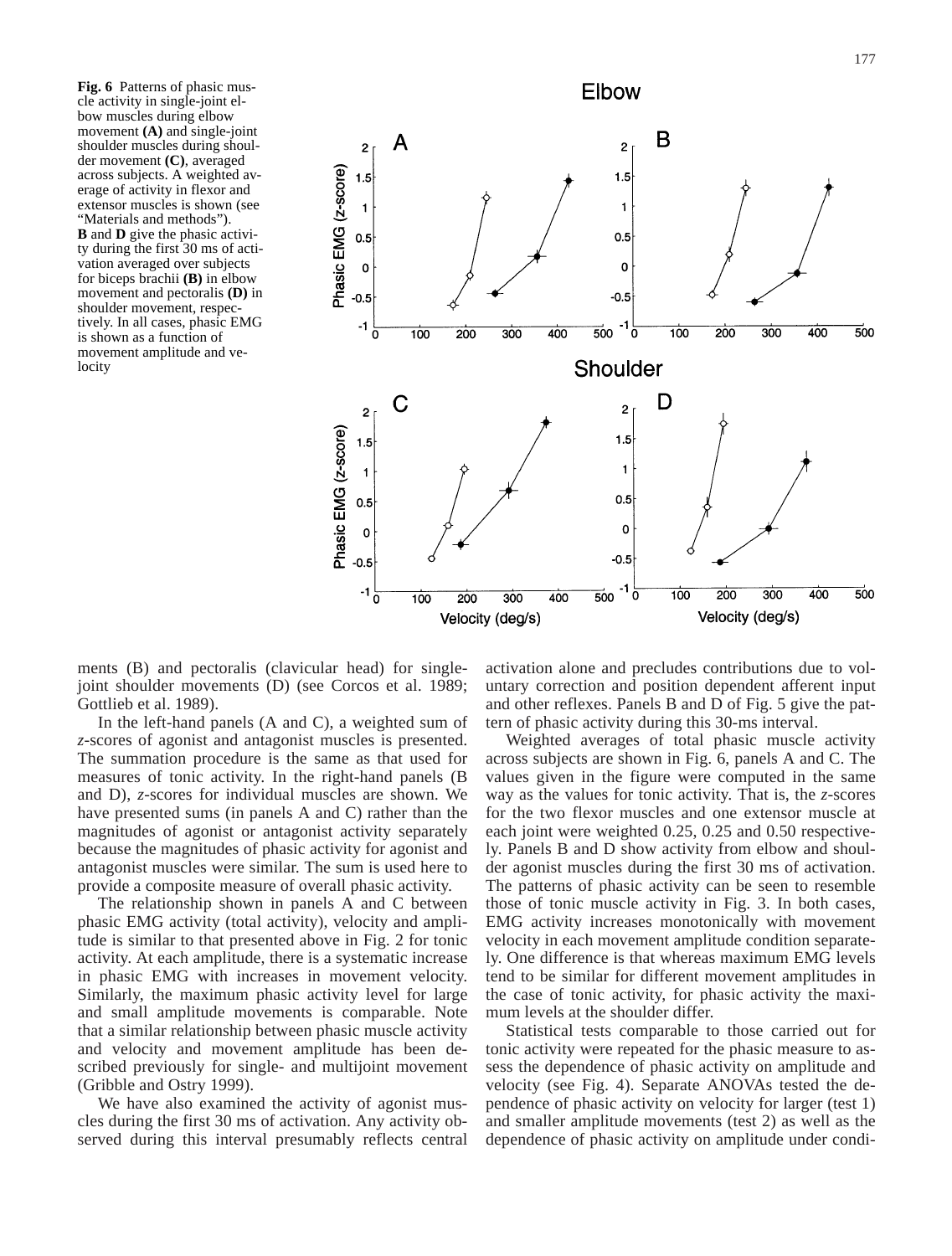tions where velocities were similar but amplitude differed (test 3).

Between subjects ANOVAs were conducted for the elbow-alone and shoulder-alone conditions (mean values are shown in Fig. 6). In all cases, phasic EMG levels increased systematically with movement velocity (*P*<0.01). Similarly, phasic activity differed as a function of movement amplitude under comparable velocity conditions (*P*<0.01 in all cases). As amplitude increased, a reliable decrease in phasic EMG activity was observed. ANOVA was also conducted to assess differences in EMG activity during the first 30 ms of activation. The tests paralleled those carried out for phasic EMG signals but examined the activity patterns of agonist muscles alone. The pattern of results was similar to that obtained for the phasic signal as a whole. EMG levels increased significantly with velocity at both movement amplitudes (*P*<0.01) and differed as a function of amplitude when velocity was constant (*P*<0.01 in all cases).

We also explored the possibility that a single variable, such as peak acceleration or jerk or average values of velocity, acceleration or jerk might account for the pattern of phasic activity observed here. As in the case of tonic activity, phasic measures were systematically related to each of the higher derivatives (peak values and mean values). However, the dependence of this pattern on differences in amplitude was in all cases preserved.

In order to examine the relationship between phasic and tonic muscle activity patterns, Pearson product moment correlation coefficients were calculated between phasic and tonic scores. Figure 7 shows scatter plots of the relationship between total phasic activity and tonic activity measures on a trial-by-trial basis for the same subject as shown in Figs. 2 and 5. As in other figures, weighted averages of activity in agonist and antagonist muscles are presented. The pattern for single-joint elbow muscles is shown in the upper panel. Single-joint shoulder muscles are shown below. Data for larger amplitude movements are represented by filled circles.

It may be seen that tonic and phasic EMG measures are highly correlated (*r*=0.89 at the elbow and *r*=0.85 at the shoulder, *P*<0.01 in both cases). Correlation coefficients were calculated on a per subject basis to examine the relationship between tonic measures and total phasic activity as well as between tonic EMG and phasic activity during the first 30 ms of muscle activity. In the case of the correlation between total phasic activity and tonic activity, values of the correlation coefficient averaged *r*=0.85 across subjects for elbow muscles and *r*=0.70 for shoulder muscles. The correlations between tonic activity and phasic scores during the first 30 ms averaged  $r=0.74$  at the elbow and  $r=0.63$  at the shoulder. The correlations for all subjects were significant (*P*<0.001) with the exception of the data for one subject whose results were non-significant at the shoulder.



**Fig. 7A, B** Scatterplot showing the relationship between phasic and tonic activation levels on a trial-by-trial basis for a single subject (same subject as in Figs. 2, 5). EMG values are based upon weighted averages of activity in single-joint antagonist muscles. **A** gives data for single-joint elbow muscles in elbow movement and **B** shows data for single-joint shoulder muscles in shoulder movement

### **Discussion**

A similar pattern relating EMG activity to kinematic variables has been found to characterize muscle coactivation following movement, phasic activity in these same muscles during movement, and phasic muscle activity patterns at the initiation of movement. In each case, EMG magnitudes increased as a function of velocity at two movement amplitudes. The similarity of the phasic and tonic activation patterns suggests that the nervous system may use a relatively simple procedure to modify coactivation in which the signals that determine tonic EMG activity are scaled in relation to those that underlie the phasic signal. In addition, since the patterns of coactivation were found to mirror phasic activity within the first 30 ms of the initial agonist burst, the con-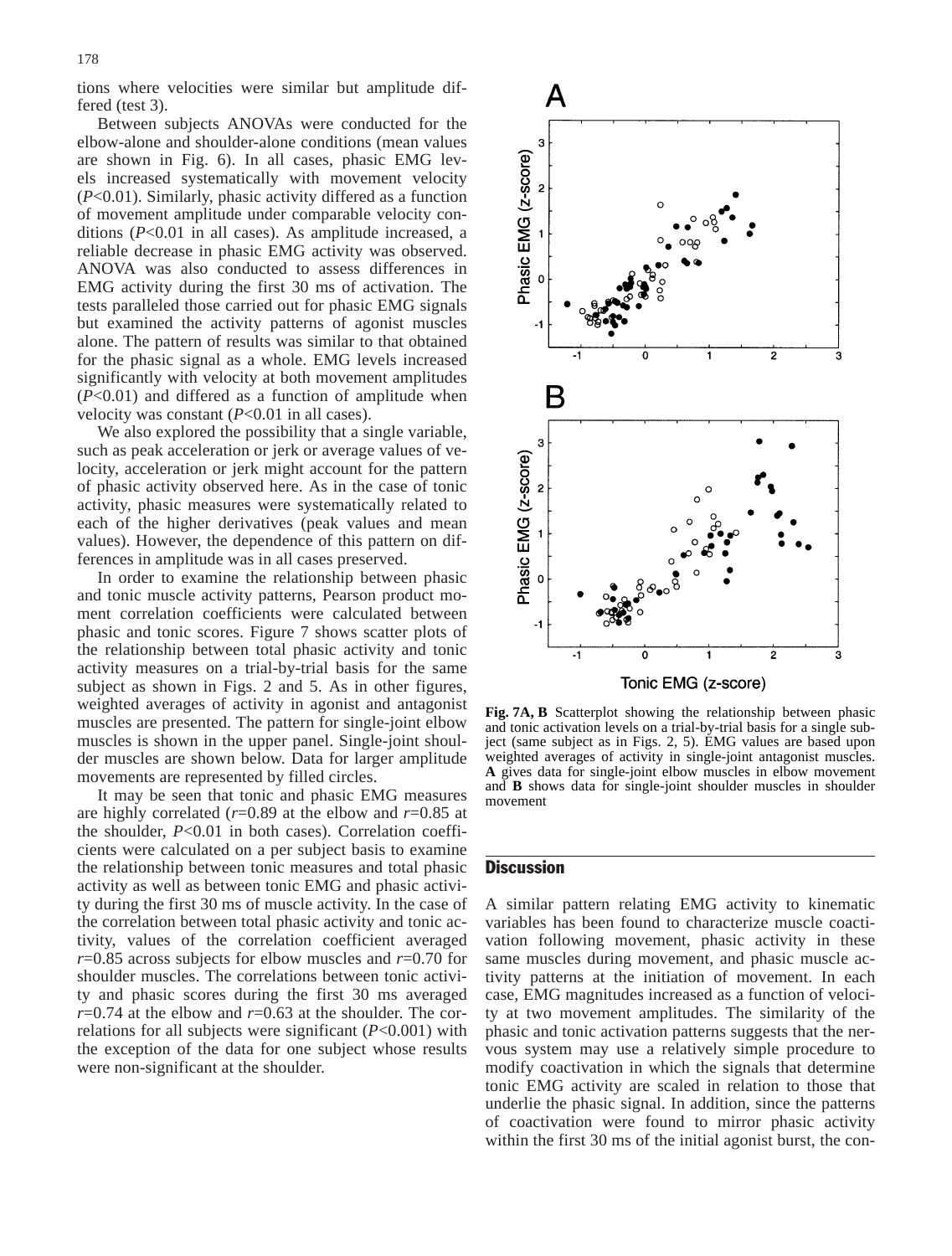trol of coactivation may be determined centrally prior to movement onset.

There is evidence of coactivation control from both behavioral and physiological studies. Behavioral evidence includes the ability of subjects to coactivate antagonist muscles while maintaining zero net joint torque (DeSerres and Milner 1991; Kearney and Hunter 1990; Milner et al. 1995; Milner and Cloutier 1998) and to independently vary the magnitudes of coactivation and reciprocal activity (Yamazaki et al. 1994, 1995). The presence of motor units that display "common drive" to antagonist muscles is consistent with the idea of centrally specified coactivation of antagonists (DeLuca and Mambrito 1987; Nielson and Kagamihara 1994). Supporting evidence from electrophysiological studies comes from recordings of single neurons in motor cortex and cerebellar cortex that are active in relation to the coactivation of antagonists but not during reciprocal activation (Frysinger et al. 1984; Humphrey and Reed 1981). In addition, intracortical microstimulation has shown that neurons in motor cortex and red nucleus project to antagonist muscle targets at the periphery (see Fetz et al. 1989 for summary).

These various examples are consistent with the idea that coactivation and movement may be controlled separately. Nevertheless, the present study suggests that, in naturally occurring behaviors, the control of coactivation and movement may be linked. Findings of other recent studies are consistent with this view. Bennett (1993), for example, has provided empirical evidence that joint stiffness during movement increases in proportion to movement speed. In order to replicate these findings in modeling studies, simulated commands for muscle coactivation must increase monotonically as a function of commands for movement velocity (Gribble et al. 1998).

The present findings may appear to be at odds with equilibrium control schemes for movement production (Feldman et al. 1990) and in particular with the postulated independence of central control signals responsible for limb movement and muscle coactivation. It should noted, however, that although the equilibrium point formulation provides for the possibility of independence, it in no way precludes the coordinated use of these commands. Moreover, it should be emphasized that quantitative formulations of the equilibrium point model offer a means to explore the form of control signals and the coordination of commands needed to simulate empirical results (see, for example, Gribble et al. 1998). In this regard, the model can serve as a tool to uncover relationships such as that observed in the present study between movement velocity and muscle coactivation. Indeed, it may be noted that results comparable to those reported in the present study have been described previously in the context of the model (Gribble et al. 1998).

The similarity of patterns of tonic EMG activity following movement to patterns of phasic activity during the initial 30 ms of activation are consistent with the possibility that coactivation is specified prior to movement onset. The initial portion of the first agonist burst is the first detectable event associated with voluntary movement commands and since it occurs before movement onset, it is presumably a reflection of the central input in which influences due to reflexes and voluntary correction are minimized (Corcos et al. 1989; Gottlieb et al. 1989). During this initial period there is a systematic relationship at each movement amplitude between phasic EMG activity and movement velocity. This relationship is mirrored in comparable relationships between total agonist activity and velocity as well as between coactivation following movement and velocity. The similarity between the pattern of activity in the first 30 ms and tonic EMG activity at movement end thus suggests that the tonic signal may be planned in association with the signals that result in the initial agonist burst.

The muscle coactivation levels measured following the fastest movements – which were effectively executed at subjects' maximum speed at those distances – presumably reflect the highest levels of coactivation that naturally accompany voluntary movement. The activation levels were nevertheless far less than the associated levels of phasic activity in the same muscles during the preceding movements. Milner et al. (1995) have similarly shown that activation was less during maximum cocontraction than during reciprocal activation of the same muscles (see also Tyler and Hutton 1986). Milner et al. (1995) suggest that the lower levels of activity during cocontraction may arise due to peripheral mechanisms such as reciprocal inhibition from group Ia afferents or centrally through pathways activated during coactivation.

In order to assess the determinants of coactivation, we have manipulated movement amplitude and average velocity – average velocity was held constant for movements of different amplitude. It should be noted, however, that in so doing subjects produced movements in which equivalent velocities represented different percentages of the peak velocity subjects could achieve over different distances (Gottlieb et al. 1989). Under conditions where movement is less constrained, average velocity, maximum velocity and movement amplitude all covary. Thus, a limitation of the present experiment in terms of its attempt to document the determinants of coactivation and their relation to phasic muscle activity is the difficulty inherent in having measures of amplitude and velocity that are well controlled experimentally but at the same time are typical of naturally occurring movements.

In the present study, we have examined muscle coactivation following movement as a means to explore the relationship between postural stabilization and the control of movement. Direct measures of coactivation during movement would be desirable as would measures of stiffness following movement that could be related to the present measures of coactivation. Measures of stiffness following movement could be obtained in the context of limb perturbation studies. However, direct estimates of coactivation during movement would be difficult to obtain since the neural signals that regulate muscle coacti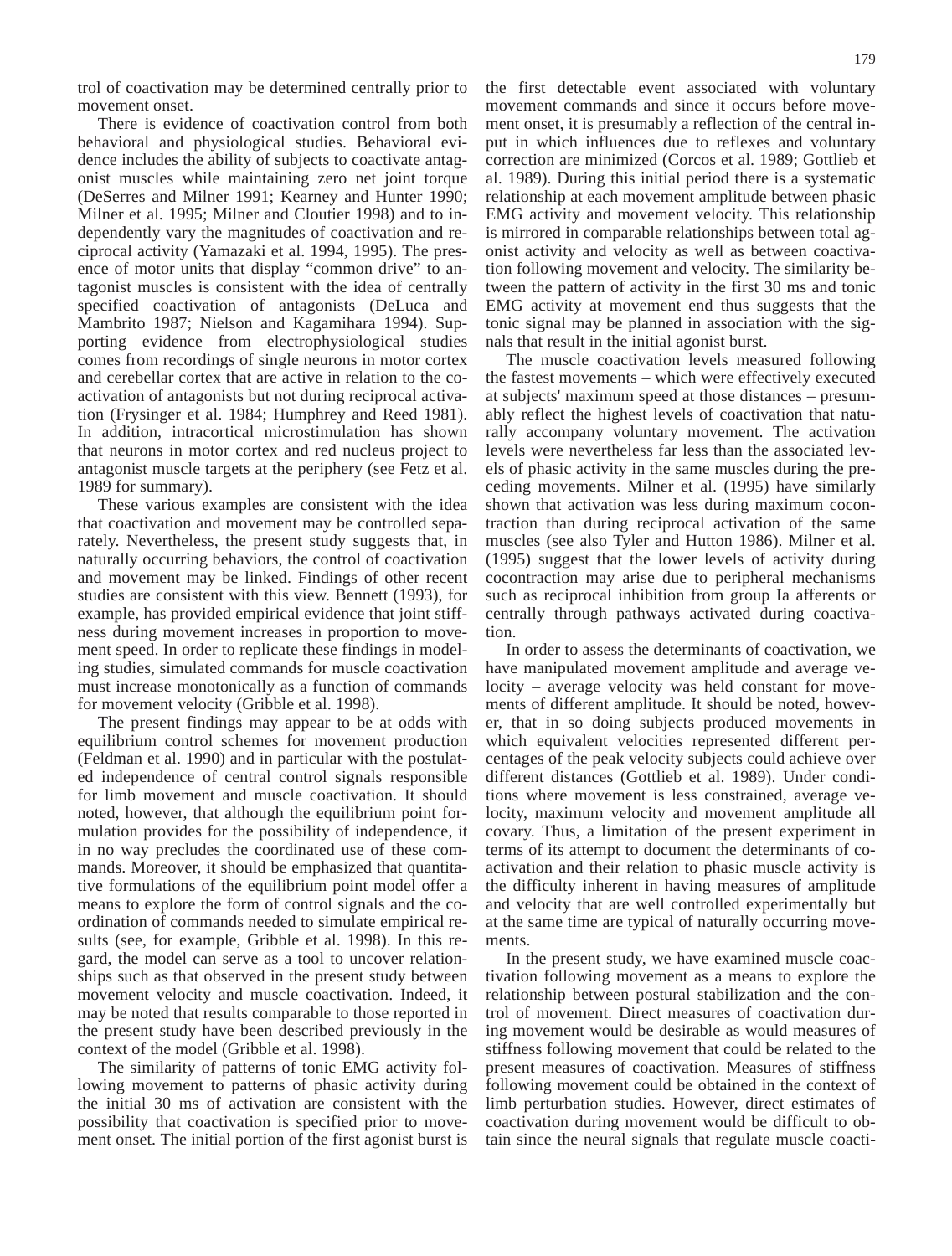vation co-occur with those associated with phasic muscle activity and activation arising due to reflexes. Gomi and Kawato (1996) have reported measures of stiffness during movement. Stiffness is higher during movement than in statics and the pattern of joint stiffness during movement has a non-monotonic M-shaped pattern that reflects the timing of phasic and tonic muscle activation, afferent inputs and limb geometry (Gribble et al. 1998). Measures such those reported by Gomi and Kawato (1996) in conjunction with a physiologically realistic model of the limb might be a first step in a model-based decomposition of the EMG signal needed to obtain estimates of coactivation during movement.

Tonic EMG levels were assessed using a 100-ms window beginning 200 ms after movement end. An analysis carried out 500 ms after movement end revealed a qualitatively similar pattern of results. Coactivation following movement could be measured to a maximum of about 600 ms under the conditions of this study. It should be noted that data were recorded for approximately 2 s following movement end and thus the present estimate on the duration of cocontraction following movement is not limited by the duration of the recording interval.

Tonic muscle activity beyond movement end presumably contributes to stabilizing the position of the limb. We have suggested that the pattern of coactivation may also be related to a coactivation signal that accompanies movement. However, the evidence for this is indirect. Additional indirect evidence for a link between movement velocity and coactivation during movement is provided by Bennett (1993), who reports that stiffness is higher over the course of faster movements. As we suggest above, the extent to which coactivation measured at movement end reflects coactivation control during movement will likely involve a model based solution.

We have previously investigated muscle coactivation in the context of multijoint movement (Gribble and Ostry 1998). We found that coactivation at the shoulder and elbow varied in proportion to movement amplitude and velocity. A number of additional aspects of coactivation control were described. In particular, it was found that coactivation may be specified separately at the shoulder and elbow – tonic coactivation of shoulder muscles varied in proportion to the amplitude and velocity of shoulder movement but was unrelated to elbow motion, whereas coactivation of elbow and double-joint muscles varied with elbow movement and was not correlated with shoulder motion. An additional determinant of coactivation was the direction of joint rotation. Coactivation was higher when the joints rotated in the same direction (and interaction torques at the shoulder were high) and lower when joints rotated in opposite directions (and interaction torques were low). The present study has focused on coactivation in single-joint movement in order to have better experimental control over movement amplitude and velocity. In future studies it would be desirable to systematically examine movement kinematics and associated phasic and tonic activity in the context of controlled amplitude and velocity variation in multijoint movement.

**Acknowledgements** This research was supported by NSERC-Canada, and FCAR-Quebec.

#### References

- Bennett DJ (1993) Torques generated at the human elbow joint in response to constant position errors imposed during voluntary movements. Exp Brain Res 95:488–498
- Corcos DM, Gottlieb GL, Agarwal GC (1989) Organizing principles for single-joint movements. II. A speed-sensitive strategy. J Neurophysiol 62:358–368
- DeLuca CJ, Mambrito B (1987) Voluntary control of motor units in human antagonistic muscles: coactivation and reciprocal activation. J Neurophysiol 58:525–542
- DeSerres SJ, Milner TE (1991) Wrist muscle activation patterns and stiffness associated with stable and unstable mechanical loads. Exp Brain Res 86:451–458
- Feldman AG, Adamovich SV, Ostry DJ, Flanagan JR (1990) The origin of electromyograms – explanations based on the equilibrium point hypothesis. In: Winters J, Woo S (eds) Multiple muscle systems: biomechanics and movement organization. Springer-Verlag, New York, pp 195–213
- Fetz EE, Cheney PD, Mewes K, Palmer S (1989) Control of forelimb muscle activity by populations of corticomotoneuronal and rubromotorneuronal cells. In: Allum JHJ, Hulliger M (eds) Afferent control of posture and locomotion. Elsevier Science Publishers, Amsterdam
- Frysinger RC, Bourbonnais D, Kalaska JJ, Smith AM (1984) Cerebellar cortical activity during antagonist cocontraction and reciprocal inhibition of fore-arm muscles. J Neurophysiol 51:32–49
- Gomi H, Kawato M (1996) Equilibrium-point control hypothesis examined by measured arm stiffness during multijoint movement. Science 272:117–120
- Gomi H, Kawato M (1997) Human arm stiffness and equilibriumpoint trajectory during multi-joint movement. Biol Cybern 76:163–171
- Gottlieb GL, Corcos DM, Agarwal GC (1989) Organizing principles for single-joint movements. I. A speed-insensitive strategy. J Neurophysiol 62:342–357
- Gribble PL, Ostry DJ (1998) Independent coactivation of shoulder and elbow muscles. Exp Brain Res 123:355–360
- Gribble PL, Ostry DJ (1999) Compensation for interaction torques during single and multi-joint limb movements. J Neurophysiol 82:2310–2326
- Gribble PL, Ostry DJ, Sanguineti V, Laboissière R (1998) Are complex control signals required for human arm movement. J Neurophysiol 79:1409–1424
- Humphrey DR, Reed DJ (1981) Separate cortical systems for control of joint movement and joint stiffness: reciprocal activation and coactivation of antagonist muscles. In: Desmedt J (ed) Motor control mechanisms in health and disease. Raven Press, New York, pp 347–372
- Kearney RE, Hunter IW (1990) System identification of human joint dynamics. Crit Rev Biomed Eng 18:55–86
- Latash M (1993) Control of human movement. Human Kinetics Publishers, Champaign, IL
- Latash ML, Gottlieb GL (1991) Reconstruction of elbow joint compliant characteristics during fast and slow voluntary movement. Neuroscience 43:697–712
- Milner TE, Cloutier C (1998) Damping of the wrist joint during voluntary movement. Exp Brain Res 122:309–317
- Milner TE, Cloutier C, Leger AB, Franklin DW (1995) Inability to activate muscles maximally during cocontraction and the effect on joint stiffness. Exp Brain Res 107:293–305
- Nielsen J, Kagamihara Y (1994) Synchronization of human leg motor units during co-contraction in man. Exp Brain Res 102:84–94
- Osu R, Gomi H, Domen K, Yoshioka T, Kawato M (1999) Decrease in joint stiffness during motor learning revealed from measured emg signals. Kawato Dynamic Brain Project Technical Report KDB-TR-4:1–50